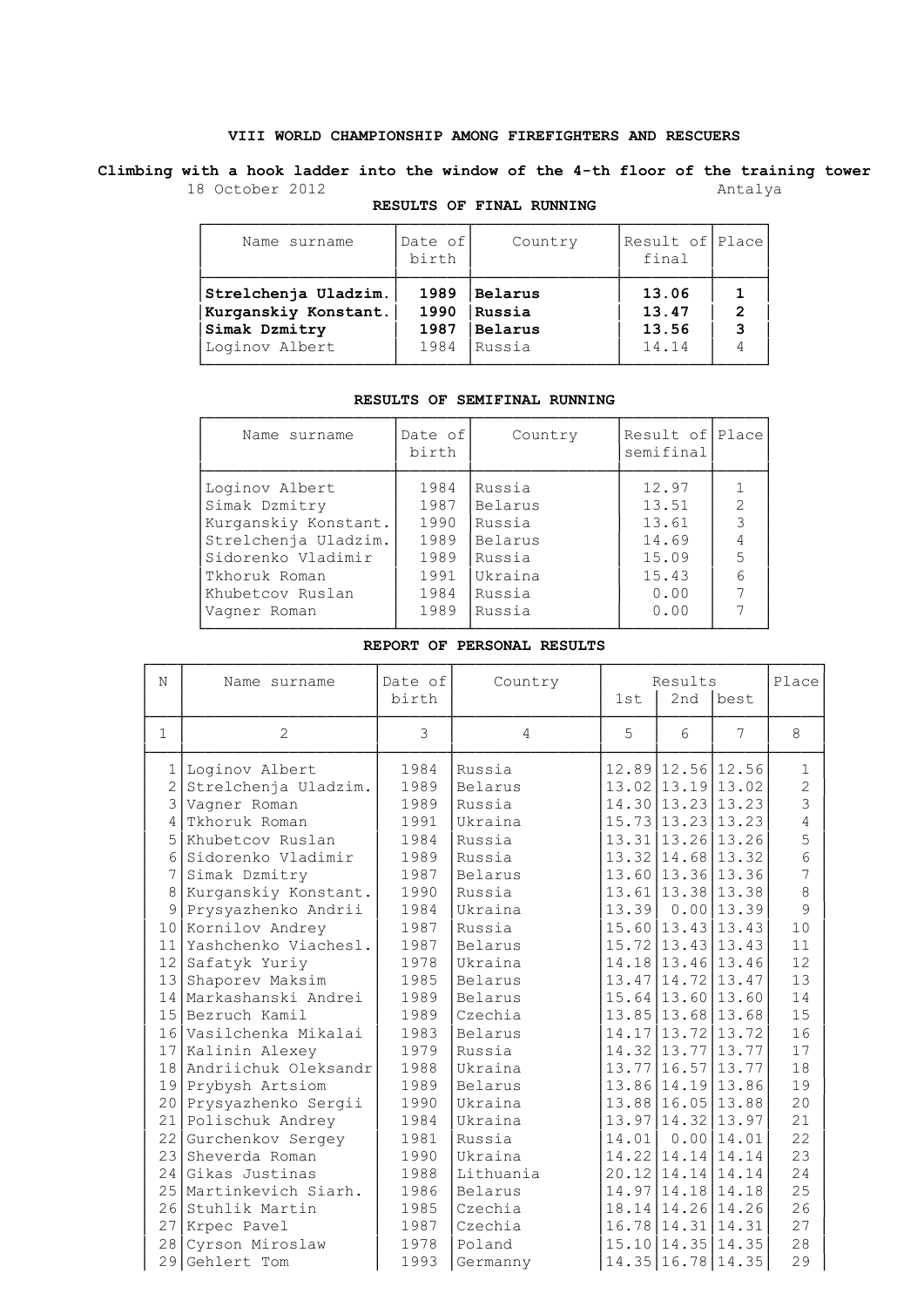| $30$ Ryl Karel          | 1981   Czechia |  | $\begin{bmatrix} 14.36 \end{bmatrix}$ 14.73   14.36   30 |    |
|-------------------------|----------------|--|----------------------------------------------------------|----|
| $31$ Khopp Jan          | 1978  Czechia  |  | $15.67$ 14.36 14.36                                      |    |
| 32 SiepietowskiBartiom. | 1986 Poland    |  | $16.94 \mid 14.40 \mid 14.40 \mid$                       | 32 |
|                         |                |  |                                                          |    |

# $- 2 -$

| 1        | 2                                       | 3            | 4                     | 5              | 6                                                        | 7                             | 8        |
|----------|-----------------------------------------|--------------|-----------------------|----------------|----------------------------------------------------------|-------------------------------|----------|
|          | 33 Pekny Jakub                          | 1986         | Czechia               |                | 18.04 14.47 14.47                                        |                               | 33       |
| 34       | Oviir Andro                             | 1984         | Estonia               |                | 14.52 14.48 14.48                                        |                               | 34       |
|          | 35 Ruziev Rahim                         | 1985         | Uzbekistan            | 14.52          |                                                          | $0.00$ 14.52                  | 35       |
|          | 36 Grdlichka Yaroslav                   | 1980         | Czechia               |                | $17.78$   14.60   14.60                                  |                               | 36       |
|          | 37 Filatov Mikhail                      | 1982         | Kazaxstan             |                | 14.96 14.61 14.61                                        |                               | 37       |
|          | 38 Agaphonov Dmitriy                    | 1987         | Kazaxstan             |                | 18.86 14.68 14.68                                        | $0.00$ 14.68                  | 38       |
| 40       | 39 Churuksaev Igor<br>Ragozin Vladislav | 1981<br>1974 | Ukraina<br>Lithuania  | 14.68<br>14.90 |                                                          | $0.00$ 14.90                  | 39<br>40 |
| 41       | Masalski Krystian                       | 1988         | Poland                |                |                                                          | 15.03 14.92 14.92             | 41       |
| 42       | Nikolov Aleksandar                      | 1986         | Bulgaria              |                |                                                          | 16.35   14.93   14.93         | 42       |
| 43       | Laks Lembit                             | 1993         | Estonia               |                | $17.44 \mid 14.93 \mid 14.93$                            |                               | 43       |
| 44       | Suleimenov Bakhyt                       | 1983         | Kazaxstan             |                | 14.97 15.01 14.97                                        |                               | 44       |
|          | 45 Sasnovskij Edvard                    | 1976         | Lithuania             |                | $15.07 \mid 14.97 \mid 14.97$                            |                               | 45       |
|          | 46 Pechyonkin Sergey                    | 1987         | Kazaxstan             |                |                                                          | $15.21 \mid 14.97 \mid 14.97$ | 46       |
| 47       | Plachy Vladimir                         | 1981         | Slovakia              |                | $15.31 \mid 14.97 \mid 14.97$                            |                               | 47       |
| 48       | Tumashevskiy Ivan                       | 1993         | Kazaxstan             |                | 15.40   14.97   14.97                                    |                               | 48       |
| 49       | Vitko Peter                             | 1979         | Slovakia              |                | $15.47 \mid 14.97 \mid 14.97$                            |                               | 49       |
| 50<br>51 | Netryal Milan<br>Vassilyev Ivan         | 1989<br>1983 | Czechia<br>Kazaxstan  |                | 14.97 16.19 14.97<br>14.97 16.48 14.97                   |                               | 50<br>51 |
| 52       | Zagorskis Vitalijs                      | 1984         | Latvij                | 15.02          |                                                          | $0.00$ 15.02                  | 52       |
| 53       | Suslov Fedor                            | 1985         | Kazaxstan             |                | $15.36 \mid 15.13 \mid 15.13$                            |                               | 53       |
|          | 54 Holodov Nikita                       | 1984         | Uzbekistan            |                | $15.35 \mid 15.15 \mid 15.15$                            |                               | 54       |
|          | 55 Niedzielski Norbert                  | 1981         | Poland                | 15.25          |                                                          | $0.00$ 15.25                  | 55       |
|          | 56 Hristov Hristiyan                    | 1983         | Bulgaria              |                | 15.39 15.26 15.26                                        |                               | 56       |
|          | 57 Maciulevicius Arunas                 | 1987         | Lithuania             |                |                                                          | $15.31 \mid 15.30 \mid 15.30$ | 57       |
|          | 58 Koppel Ilmar                         | 1988         | Estonia               | 15.30          |                                                          | $0.00$ 15.30                  | 58       |
| 59       | Tankovic Rafal                          | 1990         | Lithuania             |                |                                                          | $15.32$   19.12   15.32       | 59       |
| 60       | Goldman David                           | 1991         | Slovakia              |                |                                                          | $15.73 \mid 15.35 \mid 15.35$ | 60       |
| 61       | Neubauer Sebastian                      | 1989         | Germanny              |                | $15.75$ 15.38 15.38                                      |                               | 61       |
| 62       | Klama Tobiasz<br>63 Narimanidze Tengiz  | 1987<br>1984 | Poland<br>Lithuania   | 15.44          | $15.39 \mid 16.06 \mid 15.39$                            | $0.00$ 15.44                  | 62<br>63 |
|          | 64 Gordijenko Maksims                   | 1991         | Latvij                |                | 15.73 15.46 15.46                                        |                               | 64       |
| 65       | Ivanovas Pavelas                        | 1989         | Lithuania             |                | $0.00$ 15.51 15.51                                       |                               | 65       |
|          | 66 Kaldmae Marek                        | 1990         | Estonia               |                | $19.04 \mid 15.55 \mid 15.55$                            |                               | 66       |
| 67       | Paulick Tommy                           | 1990         | Germanny              |                |                                                          | 17.36   15.56   15.56         | 67       |
| 68       | Trudoliubov Valerij                     | 1985         | Lithuania             |                | $0.00$ 15.56 15.56                                       |                               | 68       |
|          | 69 Bonchev Hristo                       | 1982         | Bulgaria              |                |                                                          | 16.30   15.60   15.60         | 69       |
|          | 70 Kaisarbekov Zhasulan                 | 1984         | Kazaxstan             |                | $16.45$   15.60   15.60                                  |                               | 70       |
|          | 71 Nurgamaa Virgo                       | 1982         | Estonia               | 15.60          |                                                          | $0.00$ 15.60                  | 71       |
|          | 72 Beranek Marian                       | 1978         | Slovakia              |                | $15.85$   15.61   15.61<br>$15.63 \mid 16.76 \mid 15.63$ |                               | 72       |
|          | 73 Pavelka Jakub<br>74 Frost Rene       | 1991<br>1984 | Slovakia<br>Germanny  | 15.64          |                                                          | $0.00$ 15.64                  | 73<br>74 |
|          | 75 Saliev Ruslan                        | 1990         | Uzbekistan            |                | $15.75$ 15.65 15.65                                      |                               | 75       |
| 76       | Tashev Stephan                          | 1987         | Bulgaria              |                | $15.69$ 16.60 15.69                                      |                               | 76       |
| 77       | Koster Klaus                            | 1980         | Germanny              |                | 16.28   15.72   15.72                                    |                               | 77       |
| 78       | Tokarczyk Artur                         | 1980         | Poland                |                | 16.54 15.76 15.76                                        |                               | 78       |
| 79       | Bolibekov Umidzhon                      | 1982         | Uzbekistan            |                | 16.39 15.89                                              | 15.89                         | 79       |
| 80       | Kaaver Siim                             | 1991         | Estonia               |                | 16.26 15.92                                              | 15.92                         | 80       |
| 81       | Pytlos Piotr                            | 1981         | Poland                |                | 19.30   15.94   15.94                                    |                               | 81       |
|          | 82 Dimitrov Dimitar                     | 1981         | Bulgaria              |                | 16.18 15.96 15.96                                        |                               | 82       |
|          | 83 Mamedov Ilgar<br>84 Tammepold Margo  | 1984<br>1972 | Azerbaijan<br>Estonia |                | 20.13 16.02 16.02<br>$16.45$   16.04  16.04              |                               | 83<br>84 |
|          | 85 Baghiyev Agharasul                   | 1980         | Azerbaijan            |                | $0.00$ 16.04 16.04                                       |                               | 85       |
| 86       | Tagiev Azar                             | 1988         | Azerbaijan            |                | 17.59 16.06 16.06                                        |                               | 86       |
| 87       | Tutuskins Mihails                       | 1986         | Latvij                |                | 16.17 16.18                                              | 16.17                         | 87       |
|          | 88 Ermalaev Denis                       | 1988         | Uzbekistan            |                | 17.46 16.18                                              | 16.18                         | 88       |
|          | 89 Reizins Oskars                       | 1990         | Latvij                |                | 16.79 16.20                                              | 16.20                         | 89       |
|          | 90 Belko Shtefan                        | 1988         | Slovakia              |                | $16.25 \mid 16.54 \mid 16.25$                            |                               | 90       |
|          | 91 Lyubenov Lyubomir                    | 1977         | Bulgaria              |                | $16.70$ 16.25 16.25                                      |                               | 91       |
|          | 92 Kaluznik David                       | 1991         | Slovakia              |                | 16.29 20.09 16.29                                        |                               | 92       |
|          | 93 Kolbasiuk Zdzislaw                   | 1976         | Poland                |                | 16.92 16.30 16.30                                        |                               | 93       |
|          | 94 Draga Zoltan                         | 1982         | Slovakia              |                |                                                          | 16.51   16.32   16.32         | 94       |